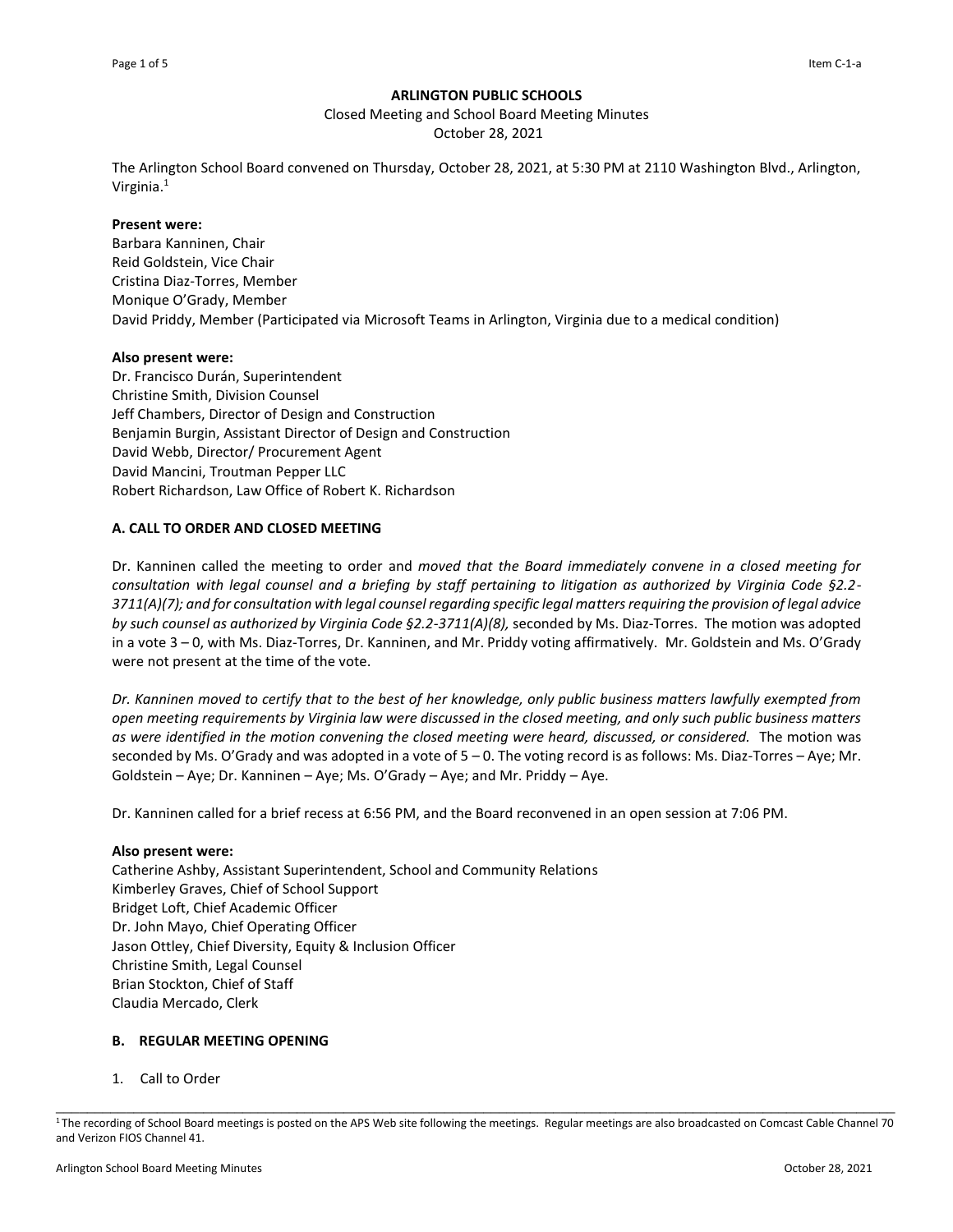- 2. Presentation of Colors: Arlington Career Center AF JROTC Cadets Corps
- 3. Recognitions: Tony Bentley, Wakefield High School, Virginia Association for Driver Education and Traffic Safety Behind the Wheel Teacher of the Year

Ms. Debbie DeFranco, Supervisor, Health, Physical and Driver Education and Athletics, presented Mr. Bentley with a plaque in honor of being named Virginia Driver Education Behind the Wheel Teacher of the Year and thanked him for his exemplary dedication to driver education at APS.

### **C. CONSENT ITEMS (7:15 PM):**

*Ms. O'Grady moved for adoption of the consent agenda*, seconded by Ms. Diaz-Torres. The motion was adopted in a vote of 5 – 0, with Ms. Diaz-Torres, Mr. Goldstein, Dr. Kanninen, Ms. O'Grady, and Mr. Priddy voting affirmatively. The following items or actions were approved as a part of consent:

### 1. Minutes

a. September 9, 2021 School Board Meeting b. September 11, 2021 School Board and Cabinet Retreat c. September 21, 2021 Closed Meeting d. September 21, 2021 Work Session on Planning for the Superintendent's FY 2023-2032 Capital Improvement Plan (CIP) e. September 22, 2021 School Board Policy Subcommittee

2. Personnel Actions

P/E-SCALE 1 Appointment

T-SCALE PERSONNEL 8 Appointments 1 Resignation 1 Resignation (With Prejudice)

A-SCALE PERSONNEL Appointments Changes In Position/Salary Resignations

SUPPORT SERVICES PERSONNEL Appointments Changes In Position/Salary Resignation

3. Religious Exemption

Dr. Kanninen announced that under Consent, the Board appointed Dr. Jason Ottley as Chief Diversity, Equity, and Inclusion Officer, who had been serving as Interim Chief Diversity, Equity, and Inclusion Officer.

### **D. ANNOUNCEMENTS (7:18 PM):**

1. Board Announcements:

\_\_\_\_\_\_\_\_\_\_\_\_\_\_\_\_\_\_\_\_\_\_\_\_\_\_\_\_\_\_\_\_\_\_\_\_\_\_\_\_\_\_\_\_\_\_\_\_\_\_\_\_\_\_\_\_\_\_\_\_\_\_\_\_\_\_\_\_\_\_\_\_\_\_\_\_\_\_\_\_\_\_\_\_\_\_\_\_\_\_\_\_\_\_\_\_\_\_\_\_\_\_\_\_\_\_\_\_ <sup>1</sup>The recording of School Board meetings is posted on the APS Web site following the meetings. Regular meetings are also broadcasted on Comcast Cable Channel 70 and Verizon FIOS Channel 41.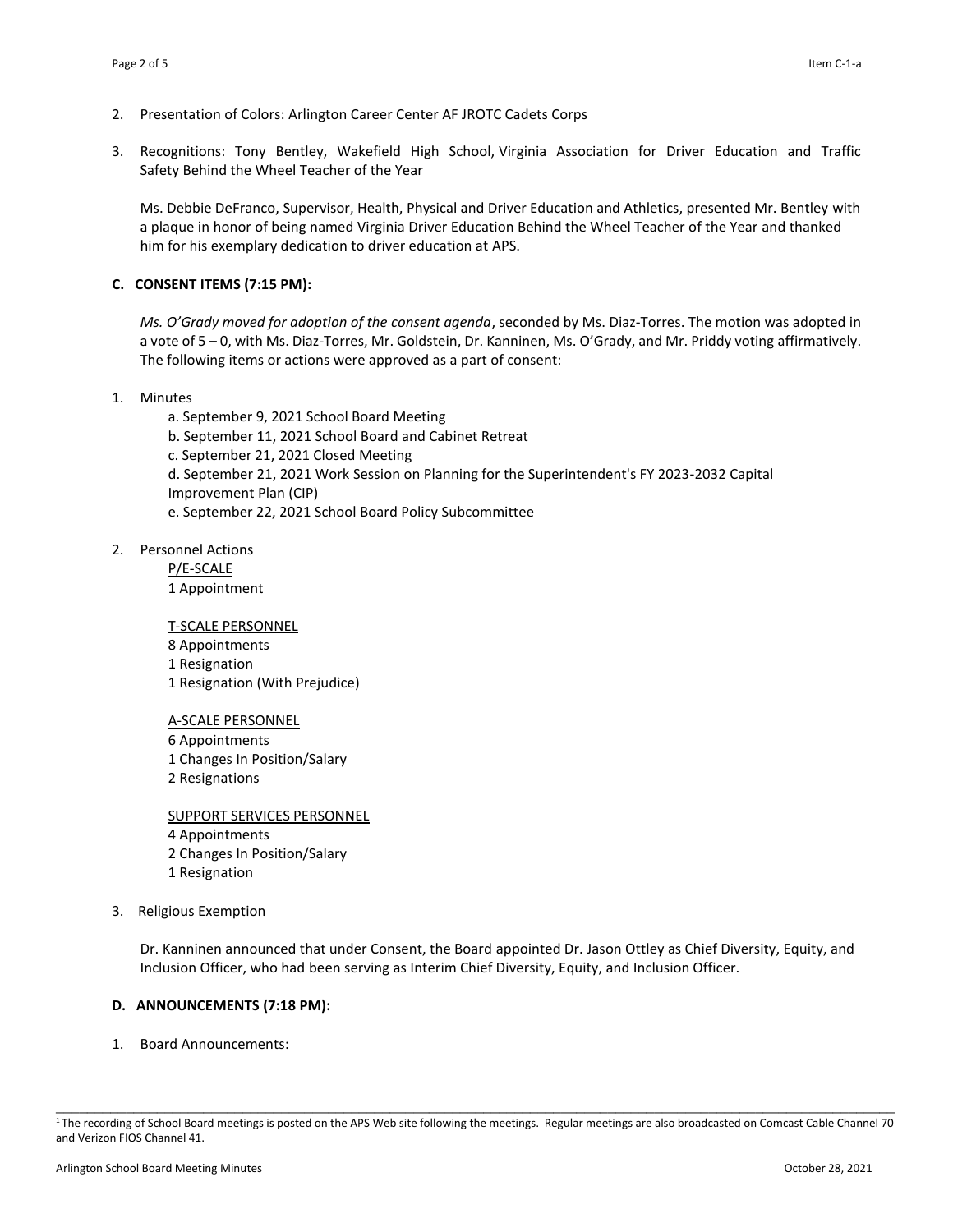November 3, 2021- Work Session on Boundary Proposals and Immersion Feeder Schools, 6 PM, School Board Room November 6, 2021- Equity Retreat, 9 AM, Dorothy Hamm Middle School November 9, 2021 - Closed Meeting, 5:30 PM, School Board Conference Room November 9, 2021 - Work Session #1 with the Advisory Council on Teaching and Learning (ACTL), 6:30 PM, School Board Room November 12, 2021 – Virtual Policy Subcommittee Meeting, 11 AM

Ms. Diaz-Torres shared that October was Augmentative and Alternative Communication (AAC) Awareness Month and spoke about her experience learning to use the variety of communication mechanisms. Dr. Kanninen invited the community to enjoy the faculty art exhibit in the Board Room hallway.

2. Superintendent's Announcements and Updates

Dr. Durán highlighted the implementation of literacy initiatives at the elementary level, specifically showcasing the great work happening at Barcroft Elementary School. He spoke about improvements to outdoor lunch at the schools and thanked the County for their partnership in providing the resources to make lunch outside as comfortable as possible. In response to the substitute shortage experienced in the school system, Dr. Durán explained that APS was raising the hourly/daily rate to attract more substitutes and launching an incentive program effective November 1 to encourage daily substitutes to take more jobs by providing bonuses. In addition, the Superintendent gave an update on the Fall 2021 Boundary Process and Immersion Feeder Refinements and shared information on the status of the APS Memorandum of Understanding (MOU) with the Arlington County Police Department (ACPD). To conclude, Dr. Durán congratulated Geraldine Maskelony who was among the five state finalists for the 2021 Presidential Award for Excellence in Mathematics and Science Teaching, and Isabella Mahoney on her recognition by the College Board for earning a perfect score on the AP Drawing Exam.

Ms. O'Grady inquired about lunch plans at the schools with Dr. Durán stating that lunch plans will be posted on the schools' websites. Dr. Kanninen clarified that the November 3, 2021 Work Session on Boundary Proposals and Immersion Feeder Schools would begin at 6 PM.

# **E. PUBLIC COMMENT ON AGENDA AND NON-AGENDA ITEMS (7:48 PM):**

The following speakers addressed the Board:

Camille Galdes, Arlington Parents for Education, concerning educational learning loss Dr. Dan Carroll, teacher, Yorktown High School, encouraging compensation and decreasing class sizes Alistair James Watson, expressing concerns regarding the book "Stamped" Dr. Margery Smelkinson, infectious disease doctor, supporting test to stay Sean Bender-Prouty, student, Career Center, supporting the Animal Science Program Michael Folb, student, sharing the challenges faced by the Virtual Learning Program Ingrid Gant, president, Arlington Education Association, encouraging additional employee support and compensation Josh Folb, Arlington Education Association, encouraging vaccines and an increase in bus driver compensation Alison Babb, Arlington Parents for Education, concerning educational learning loss

The following speakers addressed the Board with concerns about the Fall 2021 Boundary Process:

Caroline Elias, student, Kenmore Middle School Connolly Quarles, student Perryn Blackwell-Curtis, student Kenmore Middle School Elizabeth Young, student Kenmore Middle School Kelly Skupnik, president, Charles R. Drew Model School Britanny Knutson, parent, Charles R. Drew Model School Jennifer Dean, parent, Charles R. Drew Model School Cara Cueto

\_\_\_\_\_\_\_\_\_\_\_\_\_\_\_\_\_\_\_\_\_\_\_\_\_\_\_\_\_\_\_\_\_\_\_\_\_\_\_\_\_\_\_\_\_\_\_\_\_\_\_\_\_\_\_\_\_\_\_\_\_\_\_\_\_\_\_\_\_\_\_\_\_\_\_\_\_\_\_\_\_\_\_\_\_\_\_\_\_\_\_\_\_\_\_\_\_\_\_\_\_\_\_\_\_\_\_\_ <sup>1</sup>The recording of School Board meetings is posted on the APS Web site following the meetings. Regular meetings are also broadcasted on Comcast Cable Channel 70 and Verizon FIOS Channel 41.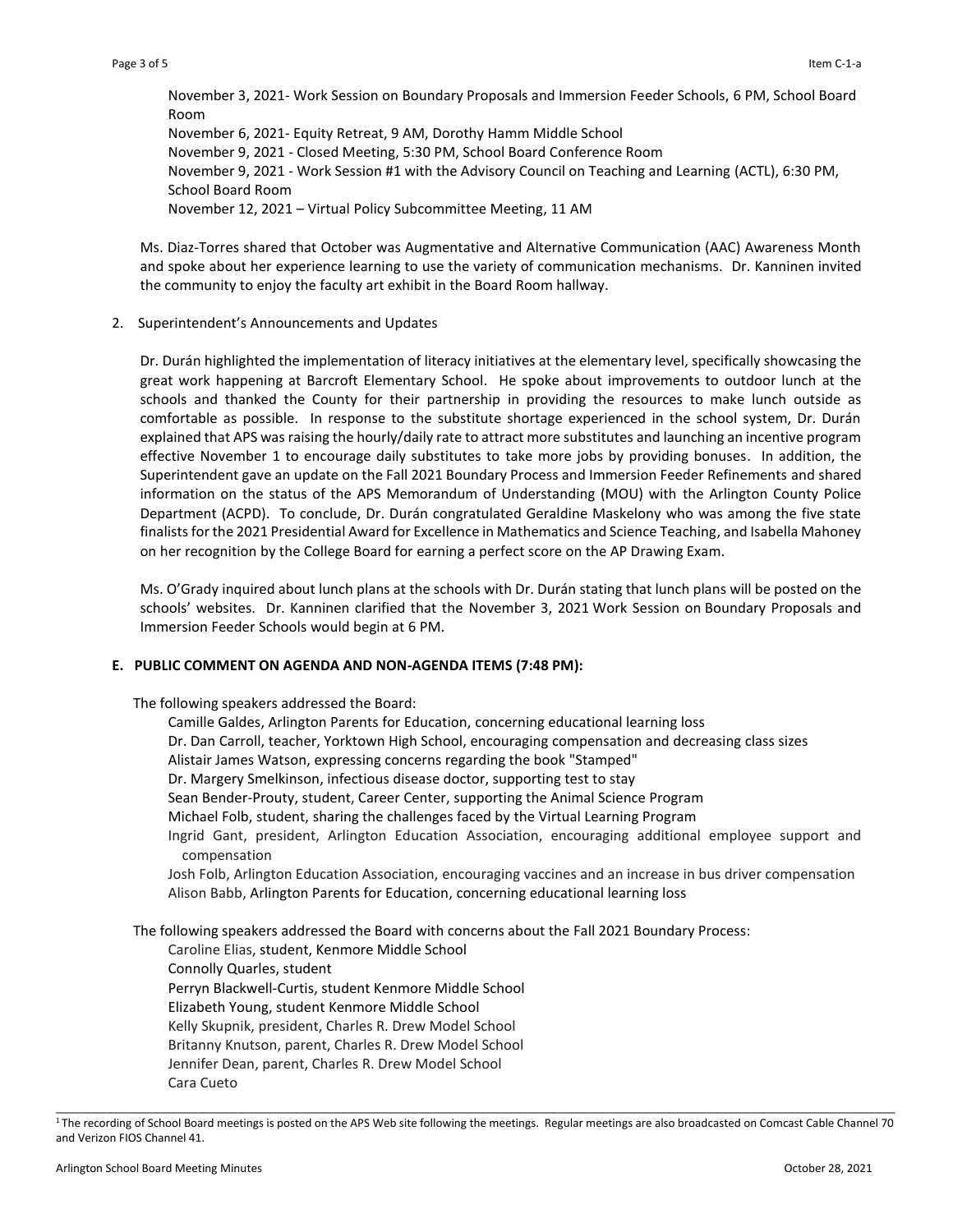Jeanette McComis Danielle Quarles, parent Rob Blackwell, parent

The following speakers addressed the Board regarding COVID-19 safety measures, employee concerns, and compensation related to Transportation Services:

Ivis Castillo speaking for Charles Smith Christina Childress Kimberly Goodwin Crystal Harris

Dr. Kanninen called for brief a recess at 8:41 PM, and the Board reconvened in an open session at 8:47 PM.

# **F. MONITORING ITEMS (8:47 PM):**

1. Operational Efficiencies Update

Ms. Cathy Lin, Director of Facilities and Operations, presented an update on the Minor Construction Major Maintenance (MCMM) HVAC projects, status on the HVAC Building Automation Systems (BAS), and the renovation of identified equipment based on equipment age and analysis by consultants and the HVAC team. Ms. Kim Wilks, Director of Transportation Services presented a staffing overview, highlighted some of the operational challenges experienced by Transportation Services, and spoke about the impact of start and dismissal times on bus usage. Ms. Kristen Haldemann, Director of Multimodal Transportation Planning, provided an update on the hub stops program for options schools and proposed a comprehensive review of Policy E- 5.1.2 PIP-1 School Start Times. Mr. Rajesh Adusumilli, Assistant Superintendent of Information Services, began his presentation by thanking the Information Services staff for picking up extra work and overcoming challenges during the past 18 months as a result of the pandemic to ensure schools and students were supported. He then shared an update on SMART boards, network connectivity improvements, and proposed the modernization of the Enterprise Resource Planning (ERP) system "STARS" to help stay in regulatory compliance and improve service to stakeholders and operational efficiencies.

The Board discussed school start times and bus usage, the impact of public transportation on Transportation Services, and the timeline for the ERP modernization. The Board also discussed the challenges with hub stops and the HVAC projects.

# **G. ACTION ITEMS (9:52 PM):**

1. School Board Direction on the Superintendent's Proposed FY2023-32 Capital Improvement Plan (CIP)

Mr. Jeff Chambers, Director of Design and Construction, provided an update on projects related to the School Board Direction on the FY2023-32 Capital Improvement Plan (CIP) that included the playground at the Arlington Montessori Public School and relocation of the Arlington Community High School. Ms. Lisa Stengle, Executive Director, presented the changes to the CIP direction since it was presented for information, highlighting the areas where additional detail was provided.

*Ms. Diaz-Torres moved that the School Board adopt the FY 2023-32 Capital Improvement Plan (CIP) Direction as presented,* seconded by Mr. Priddy.

The Board expressed their support for the CIP direction because it clearly addressed the Career Center site.

Dr. Kanninen called for a vote and the motion was adopted in a vote of 5-0. The voting record is as follows: Ms. Diaz-Torres – Aye; Mr. Goldstein – Aye; Dr. Kanninen – Aye; Ms. O'Grady – Aye; and Mr. Priddy – Aye

\_\_\_\_\_\_\_\_\_\_\_\_\_\_\_\_\_\_\_\_\_\_\_\_\_\_\_\_\_\_\_\_\_\_\_\_\_\_\_\_\_\_\_\_\_\_\_\_\_\_\_\_\_\_\_\_\_\_\_\_\_\_\_\_\_\_\_\_\_\_\_\_\_\_\_\_\_\_\_\_\_\_\_\_\_\_\_\_\_\_\_\_\_\_\_\_\_\_\_\_\_\_\_\_\_\_\_\_ <sup>1</sup>The recording of School Board meetings is posted on the APS Web site following the meetings. Regular meetings are also broadcasted on Comcast Cable Channel 70 and Verizon FIOS Channel 41.